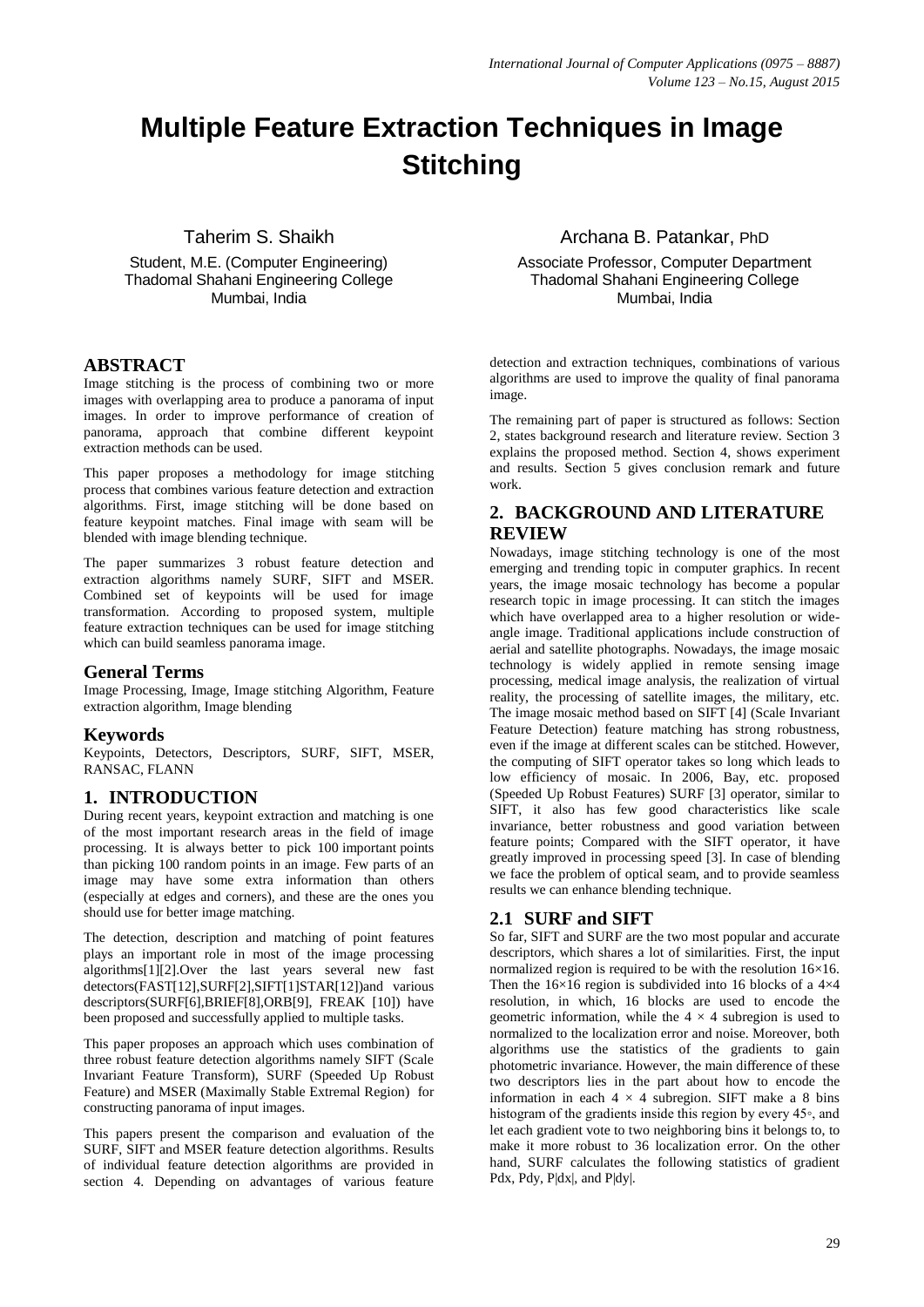SURF and SIFT detectors can detect features like corner and blob but can't detect keypoints around region. Both are invariant to rotation and scale but not affine.

#### **2.2 MSER**

MSER is the method for blob detection in images which denotes a set of different regions which are defined by an extremal property of its intensity function in the region and on its outer boundary. Previously it was used to find correspondences between image elements with different viewpoints from two images. MSER [7] can detect features around region of an object but can't detect corner and blob features. MSER is most efficient algorithm since it is invariant to rotation, scale as well as affine transformation.

In comparison with other approaches, using these 3 together can overcome all the limitations and can give perfect results.

#### **2.3 Advantages of SURF, SIFT and MSER**

The main advantages of the SIFT and SURF descriptors are that they are quite robust to noise and error detection, and keep invariant to photometric changes like scale, rotation, etc. Due to the zero mean of the white noise, the histogram in SIFT and the summation in SURF, can suppress noise to a low level. The statistics of the gradient over an angle of 45◦ makes SIFT robust to localization error, while the summation of gradient over the  $4 \times 4$  block of SURF makes it robust to localization error too. Moreover, because both of SIFT and SURF use the statistics of gradient, which is invariant to photometric changes, they both are robust to illumination changes. However, there are two significant problems about these two descriptors.

The first problem about these two descriptor is that the feature vector is too large to give a compact representation of the point. For the original region without any operation of descriptor, the length of feature vector is  $16 \times 16 = 256$ , while for SIFT is  $16 \times 8 = 128$  and  $16 \times 4 = 64$  for SURF. Usually, for one image, there would be hundreds or thousands of interest points detected, thus, the length of the feature vector would play a very important role in the computational complexity of the matching stage. For this kind of consideration, SIFT only has a compression factor of 2, and SURF gains 4, while actually the subregion usually contains quite few information.

The second problem is that, the required input region need to have a size of  $16 \times 16$ . Thus, if the size of region is much smaller than this, for example, a  $4 \times 4$  region, then the descriptor would still build up a feature vector of length of 128 or 64. In some sense, the descriptor increase information, which should never happen. Thus, there is no wonder why in Image Retrieval, there is some low resolution images can matches to whatever images.

**Table 1: Feature Detectors Overview**

| Feature<br>Detector |           |           | Corner Blob Region | Rotation  | Scale Affine<br>Invariant Invariant Invariant |        |          | Repeat Location Robus Effici<br>ability Accuracy tness |          | ency     |
|---------------------|-----------|-----------|--------------------|-----------|-----------------------------------------------|--------|----------|--------------------------------------------------------|----------|----------|
| Harris              | $\ddot{}$ |           |                    | ٠         |                                               |        | $^{+++}$ | $^{+++}$                                               | $^{+++}$ | $^{++}$  |
| <b>SURF</b>         | $^{+}$    | 4         |                    | $\ddot{}$ | $\ddot{}$                                     |        | $^{++}$  | $^{++}$                                                | $^{++}$  | $^{+++}$ |
| Hessian             |           | $\ddot{}$ |                    | ٠         |                                               |        | $^{++}$  | $^{++}$                                                | $^{++}$  | $+$      |
| <b>MSER</b>         |           |           | $^{+}$             | $\ddot{}$ | $+$                                           | $^{+}$ | $^{+++}$ | $^{+++}$                                               | $^{++}$  | $^{+++}$ |
| <b>DoG</b>          | $\ddot{}$ |           |                    |           | $\ddot{}$                                     |        | $^{++}$  | $^{++}$                                                | $^{++}$  | $^{++}$  |
| <b>SIFT</b>         | $^{+}$    |           |                    | ٠         | $\ddot{}$                                     |        | $^{++}$  | $^{++}$                                                | $^{++}$  | $^{+++}$ |

Table 1 gives overview of various feature detector algorithms. All has some advantages and few disadvantages. We propose a method which overcomes these limitations. Using SURF, SIFT and MSER together we can have better set of keypoints which will result in perfect panorama result.

#### **3. PROPOSED METHOD**

The image stitching methodology is divided into 4 phases. In this first user will select input overlapping images which are to be stitched. Image registration and merging takes place to get final results. Image registration consists of feature matching which is done by creating feature detector and feature descriptor technique. Feature keypoints will include combination of keypoint dataset created by SURF [1], SIFT [2], MSER [7] feature detector algorithms.

The technique proposed below, a panorama image stitching system focuses on image registration part. In case of image registration, we match the features of images using some feature detection technique and depending on this output will be generated. The output of image registration will give you higher quality of image stitching i.e. your final image. We get keypoint detectors and keypoint descriptors from feature matching. The better the feature matching is, more matches will found. Based on large number of matches we can transform or overlay 2 images in efficient manner. Entire stitching is bases on feature extraction and matching. So, the proposed system focuses on feature extraction part of image stitching technique. Proposed method has 4 basic steps.

- Feature Extraction
- Feature matching
- Image transformation
- Image blending



**Fig. 1: Phases of image stitching method**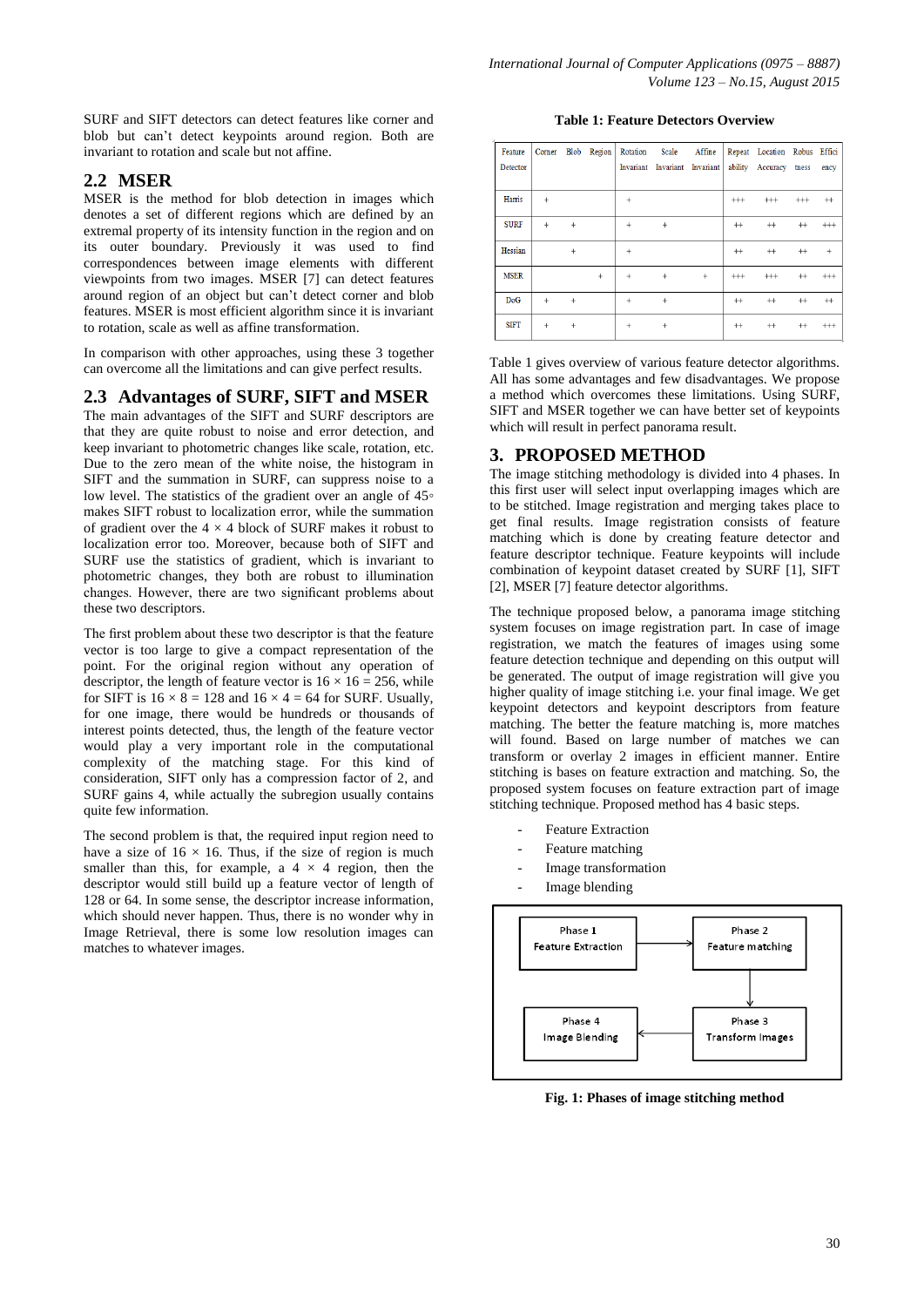#### **3.1 Feature Extraction**

Depending on the image content, some of these image structures are more common than others, thus the number of features found with a given detector may vary for different image categories Detect keypoints in both images using SIFT, SURF and MSER[5] feature extraction technique remove duplicates and compute the feature keypoints. Compute feature descriptor of matching keypoints. Computing local features consists of detecting salient locations such as corner, blob and region detectors. Get the keypoints. SIFT SURF and MSER feature keypoints will be computed first. Then corresponding feature descriptors will be calculated.

#### **3.2 Feature Matching**

FLANN (fast library for approximate nearest neighbor) will be used for feature matching. Get best feature keypoint matches using FLANN [10]. It is the simplest method of classification available for supervised learning. The main goal is to search for closest match of the test data in space of feature. Match descriptor vectors using FLANN matcher [9]. Calculate max and min distances between keypoints. Use only good matches whose distance is less than 3\*min\_dist. Get the keypoints from good matches

# **3.3 Image transformation**

Find Homography matrix to warp images. To find the better transform between two sets of points, findHomography is used. The base for findHomography is GetPerspectiveTransform, and it is useful in many situations where you only have 4 correct points. The findHomography is used with sets of points detected automatically. GetPerspectiveTransform is meant to work on 3 or 4 points (respectively) that are known to be correct correspondences. Image will be translated to the same plane.

# **3.4 Image Blending**

After images are stitched, there are chances it may have seam so here main goal is to produce an image where no transition is present between the original source images. The blending technique will be used for removing seam.

Multi-band blending (also known as pyramid blending): It is widely used for image stitching without ghosting and blurring effects [11]. It will give much better results than any other blending technique. Multiband blending scheme gives smooth transitions between images despite illumination differences. We will be using multi band technique to remove seam in final stitched image to get perfect seamless panorama.

Fig 2 shows the implementation details of proposed method. First user will select input images which have to be stitched. If there are any noises in images that will be removed using fast non local based denoising algorithm. Feature keypoints will be extracted from input images using SURF, SIFT and MSER feature detector algorithms. Combined set of keypoints will be formed. Feature descriptors will be calculated and duplicate keypoints will be removed. Good matches will be found from input images using FLANN matcher [9]. Panorama with seam will be created after image transformation will be done. Lastly Multiband image blending technique will be used for removing seam from panorama.



**Fig. 2: Proposed framework for image stitching**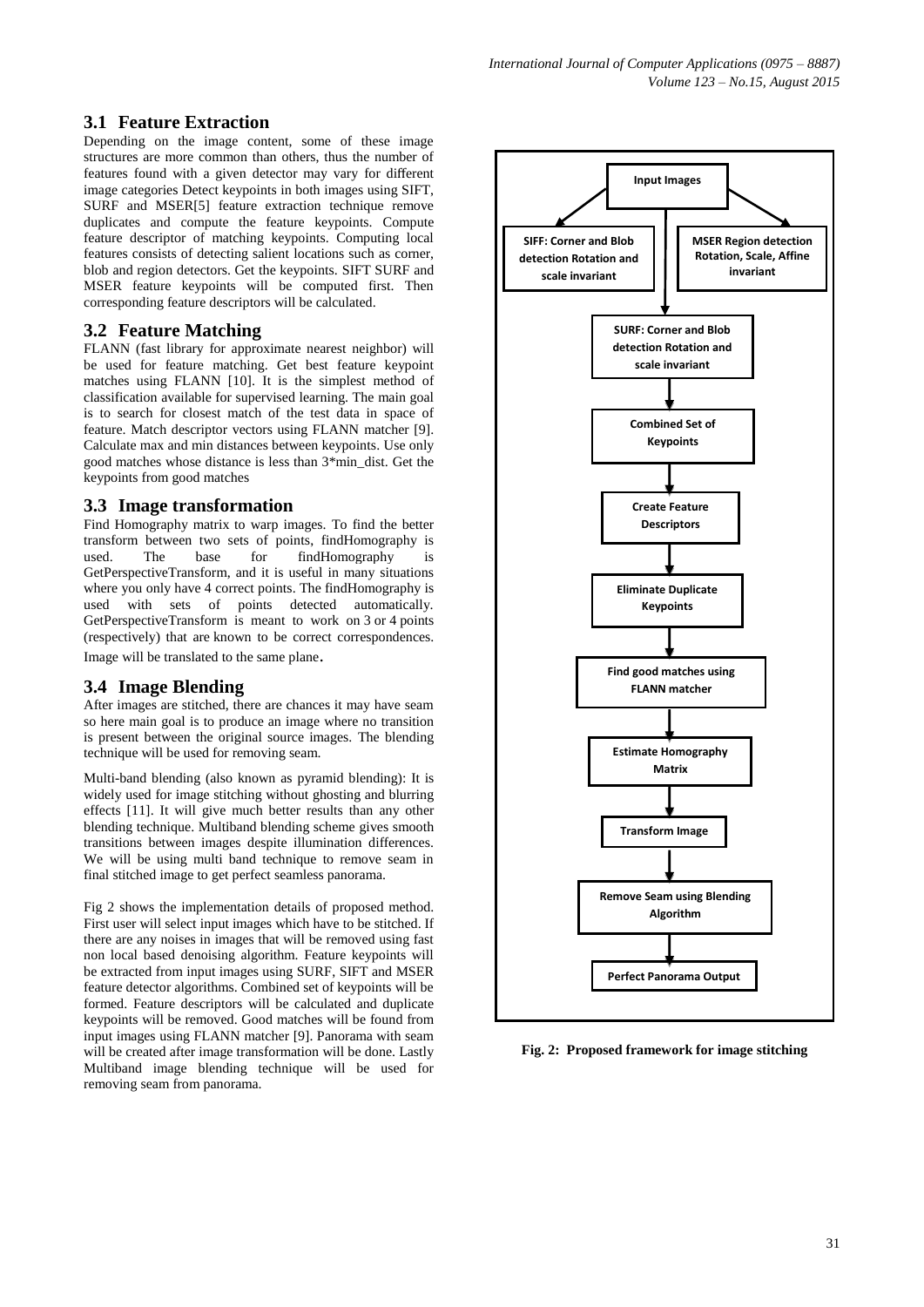# **4. EXPERIMENTS AND RESULTS**

Experiment consists of 2 parts. First combined set of keypoints will be produced using SURF, SIFT and MSER and then image stitching will be done followed by image blending technique.

**Table 2: The number of Matched points of SURF and SIFT in change of scale**

| <b>Object dataset</b><br><b>Image number</b> | <b>SIFT</b><br>(repeatability) | <b>SURF</b><br>(repeatability) |
|----------------------------------------------|--------------------------------|--------------------------------|
| $11 - 12$                                    | 43%                            | 70%                            |
| $11 - 13$                                    | 32%                            | 49%                            |
| $11 - 14$                                    | 18%                            | 25%                            |
| $11 - 15$                                    | 8%                             | 6%                             |
| $11 - 16$                                    | 2%                             | 5%                             |
| Average                                      | 21%                            | 31%                            |





**Fig. 3: Data set 1**



SURF keypoint detecto



**Fig. 4: Data set 2**

Fig 3 and 4 shows keypoint detection for input images using SIFT, SURF and MSER algorithm. Input images shown in the fir 3 and 4 will undergo in SURF, SIFT and MSER feature detection techniques.

| Table 3: Repeatability of SURF and SIFT in change of |
|------------------------------------------------------|
| illumination                                         |

| <b>Object dataset</b><br><b>Image number</b> | <b>SIFT</b> | <b>SURF</b>  |
|----------------------------------------------|-------------|--------------|
| $1-2$                                        | 205         | 246          |
| $3 - 4$                                      | 156         | 146          |
| $5 - 6$                                      | 106         | 87           |
| $7 - 8$                                      | 75          | 18           |
| $9-10$                                       | 0           | $\mathbf{2}$ |

Table 2 shows that SURF and SIFT are equally robust in scale change and Table 3 shows that SURF is more robust than SIFT in case of illumination change. SURF is not better than SIFT in rotation, but SURF is as robust as SIFT in other performance. In panorama image stitching, there is no large rapid rotation generally, so this paper chooses SURF, SIFT and MSER to be the feature detection methods weighted on its time cost and its good performance in case of illumination and scale changes.

#### **5. CONCLUSION AND FUTURE WORK**

Panorama image stitching technique is one of the trending and important topics in computer vision and graphics. Image stitching algorithm has wide range of application in various domains such as art, theatre, photography, etc. The proposed algorithm can give best results and perfect panorama.

The proposed method is based on image stitching using multiple feature detection algorithms like SURF, SIFT and MSER. Results of individual algorithms are showed. This system can give better performance than existing systems. But the present system shows some defects when there is some noise present in images. So as a future work, we plan to do more research in the area through removing the noise before stitching processing. More than 2 input images i.e. 8 can be stitched together using this technique. Performance Evaluation of this technique is yet to be done.

# **6. REFERENCES**

- [1] Luo Juan1, Oubong Gwun, "SURF applied in Panorama Image Stitching", IEEE Computer Graphics Lab, Computer Science & Computer Engineering,Chonbuk National University, Jeonju 561-756, South Korea,2010.
- [2] Bay H, Tuytelaars T, van Gool L J.SURF: Speeded Up Robust Features[C]//European Conference on Computer Vision, 2006, I: 404-417.
- [3] Aathreya S. Bhat, Amith V. Shivaprakash, Namrata S. Prasad, Chaitra Nagaraj "Template Matching Technique for Panoramic Image Stitching",IEEE Transactions On Image Processing, 978-0-7695-5101-2/13 © 2013 IEEE.